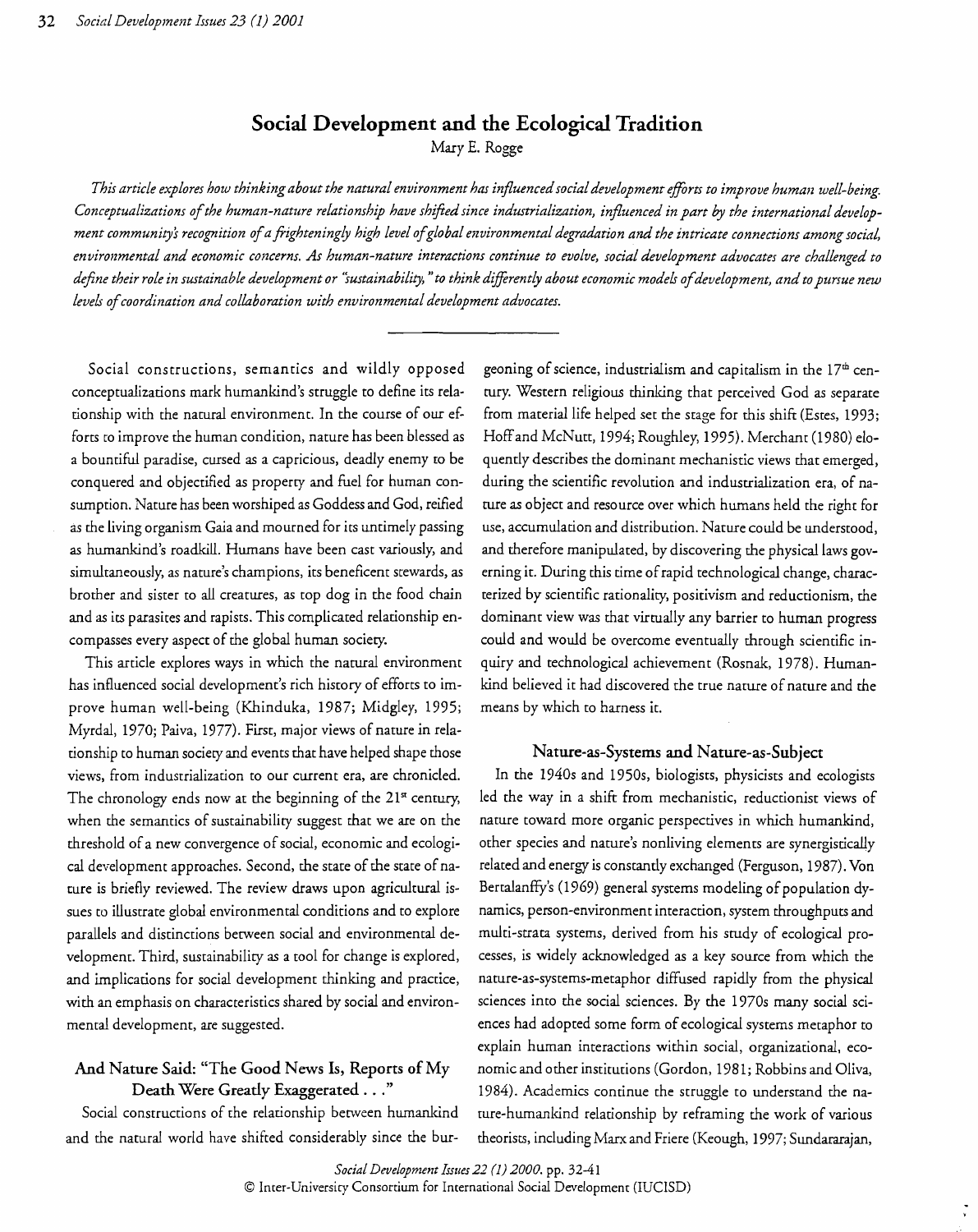1996) from an ecological perspective. Some argue that social sciences often continued the objectification of nature by laying claim to its processes (e.g., organism-environment interaction, multistrata systems) but applying them to interactions among humans and their socially constructed world of relationships and institutions (Hoff and Rogge, 1996; Roughley, 1995). From this perspective, natural scientists revived Mother Nature; social scientists took her clothes and left her out in the weather.

As the nature-as-systems metaphor gained widespread *use,* other views were emerging that emphasized nature as a fragile, threatened, finite resource to be protected rather than exploited; as the penultimate context within which humans survive; and as an entity comprised of many others, all of which have intrinsic value. Constructions of nature-as-subject have gained widespread attention since the 1970s and are often represented as environmentalism. Nature-as-subject taps connections between cultural and spiritual concerns and the natural environment much more directly than nature-as-system and is represented in theoretical perspectives such as bioregionalism, deep ecology, the Gaia hypothesis and eco-feminism. Deep ecology, for example, is concerned with the intrinsic value of life over material accumulation and growth, the need for humankind to limit its demands on nature, and the human obligation to change political and economic structures to protect the natural environment (Naess, 1984).

The mid-20<sup>th</sup> century shift in perspective about the natural environment was linked to key events, the recognition of changing patterns in the condition of the environment, and advocacy on the part of individuals, organizations and governments around the world. The emergence of a post-World War II international development community (Jayasuraya, 1997; Midgley, 1995) and technological advances that improved global communication hastened the diffusion of information about these issues. Together, these phenomena and views of nature-as-system and nature-assubject are defmed here as "environmental" development. One simple definition of environmental development draws from definitions of social development (Midgley, 1995): Environmental development is an approach for harmonizing human activity and interactions to promote the welfare of the global natural environment. The term is used here to avoid confusion with the concept of sustainable development, or sustainability, which is discussed later.

Rachel Carson's (1962) message in *Silent Spring* ofan impending environmental disaster from agricultural pesticides amplified public concern that there may not be sufficient technological "flXes" to prevent nor recover from events such as fallout from

atomic weapons testing, the horrific mercury poisoning in Minimata, Japan, and birth defects from thalidomide in the United States. The popularized, controversial report of the Club of Rome (Meadows et al., 1972) revived Malthusian concerns about the capacity of the natural environment to accommodate population growth. More recently, Colburn, Dumanoski and Myers' (1997) report on the damaging effects of chemicals on endocrine and immune systems has been characterized as a sec ond *Silent Spring.* Among the events that have shaped environ mental action in recent decades are the Amoco Cadiz and Exxon Valdez oil spills; the nuclear reactor leaks at Three Mile Island, Chernobyl and, recently, in Japan; the Union Carbide chemical disaster in Bhopal, India; famine in the African Sahel; rainforest destruction; discovery of the ozone hole over the Antarctic; and the massive devastation from Hurricane Mitch and other natural disasters that are suggestive of global warming-induced climate change (International Institute of Sustainable Development, 1999; Stoesz, and Guzzetta and Lusk, 1999).

Nations, intergovernmental organizations (IGOs) and nongovernmental organizations (NGOs) have responded to environmental problems in a number of ways, many of which link economic, political, social and environmental issues. The 1971 Founex Report called for integrating environmental and development issues and emphasized the connections among underdevelopment, poverty and environmental degradation. The Founex Report encouraged developing countries to attend the 1972 Stockholm United Nations Conference on Human Environment, which resulted in the first formal international recognition of environmental issues, early discussion of the sustainable development concept and establishment of the United Nations Environmental Program and a number of national environmental protection agencies (International Institute of Sustainable Development, 1999).

A 1980 World Conservation Union report identified "the main agents of habitat destruction as poverty, population pressure, *so*cial inequity, and the terms of trade" (International Institute of Sustainable Development, 1999, p. 10). In 1983 the World Commission on Environment and Development began work on the 1987 Bruntland Report, *Our Common Future.* This pivotal report documented connections among social, economic, cultural and environmental issues; recommended, for the first time, global change strategies; and gave new weight to the concept of sustainable development (International Institute of Sustainable Development, 1999; World Commission on Environment and Development, 1987). The 1992 United Nations "Earth Summit" Conference on Environment and Development and its compan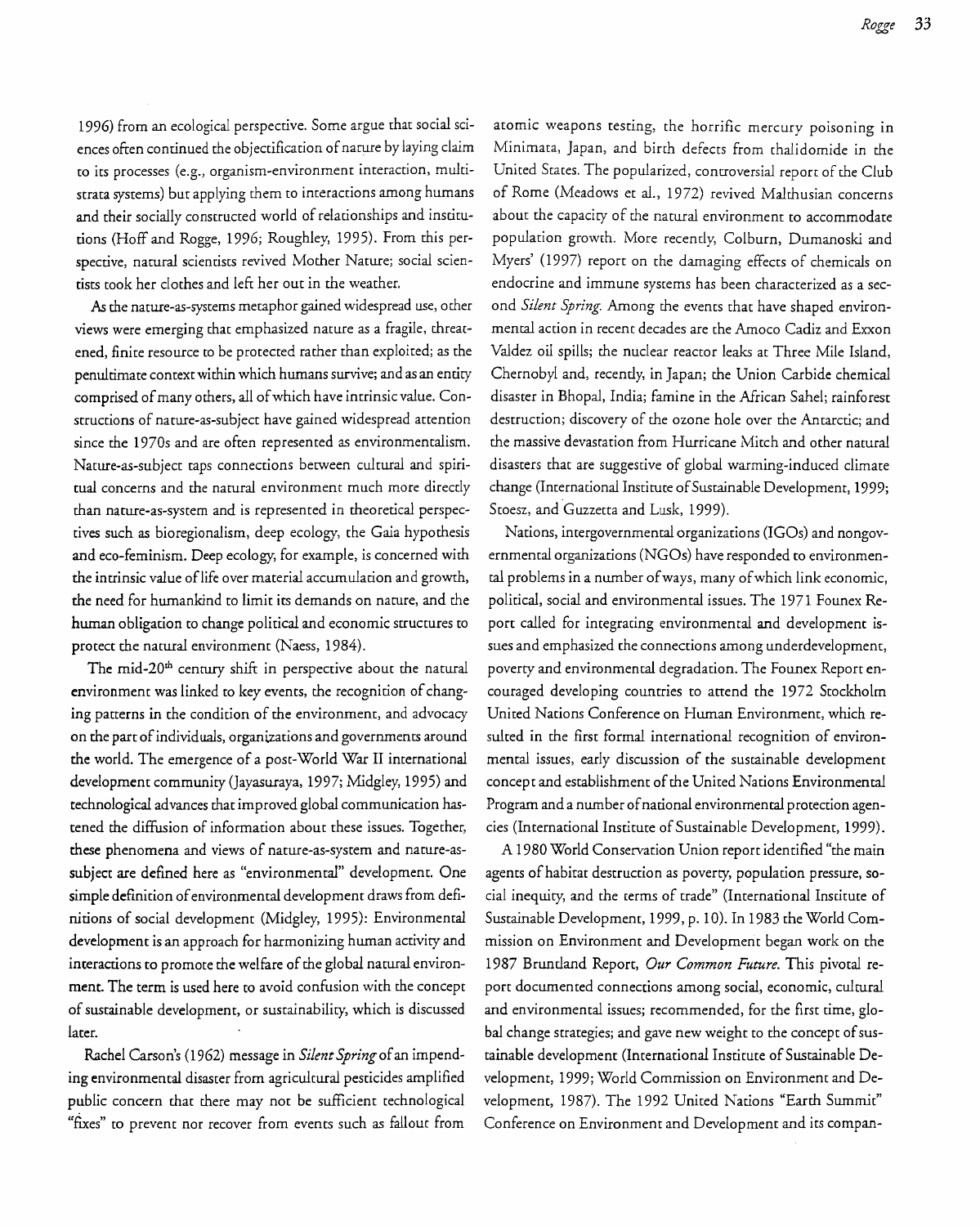ion NGO Forum produced the *Rio Declaration on Environment and Development* and the *Agenda* 21 "blueprim" for sustainable change (United Nations Conference on Environment and Developmem, 1992).

The convemions and policy agreemems noted here represent a growing number of international negotiations that address environmental, social and economic development (Kansouh-Habib, 1997; Susskind, 1994). The United Nations Habitat II Conference on urbanization (United Nations Development Programme, 1996), for example, targeted six policy arenas critical to sustainable urban development: "financing shelter and urban development, decentralization and city management, poverty alleviation and employment generation, considering the needs of women and vulnerable social groups, environmental and land resource management, disaster mitigation and reconstruction" (p. 7).

Since the 1960s, environmental problems have spawned local, national and international NGOs whose work addresses social and economic as well as environmental development problems. National and international NGOs that emerged during the early years of environmental development include Friends of the Earth International, Greenpeace International, the Environmental Liaison Centre International, Environmental Action in the Third World (ENDA) and the Third World Network (International Institute of Sustainable Developmem, 1999). Environmental problems were key factors in the emergence of indigenous and grassroots movements, many ofwhich, such as the Chipko movement in India and the Greenbelt Movement in Kenya, were led by women in low-income communities (Martin-Brown and Ofosu-Amaah, 1992). In the 1970s, a number of related movements found a political voice in the Green party. Greens defined themselves as a collective of citizens' movements, including ecology, anti-nuclear power, peace, feminism and human rights. Green principles emphasized environmental protection, social justice and responsibility, grassroots democracy and a nonviolent, non-exploitative economic system (Devall and Sessions, 1985; Estes, 1993).

## Sustainability: Growth, Development or Living?

The 1987 Bruntland Report defined sustainable development as that which "meets the needs of the present without compromising the ability of future generations to meet their own needs" (World Commission on Environment and Development, 1987, p. 43). Jayasuriya (1997) highlighted its social and environmental dimensions as a development framework that is "socially just and ecologically defensible" (p. 169). Chattanooga, Tennessee's "equicy, economy, and environment" motto depicts a common distillation of the concept (Rogge, 1998). Commonly referenced characteristics of sustainable development include:

- *Tri-focal systems*. The *natural* environment (e.g., natural capital such as water, ecosystem services such as water filtration, and natural aesthetics such as the beauty of an ocean) must be accounted for equally with the *social* and *economic*  dimensions of human welfare (e.g., social, human, and built environment capital);
- *Equitable distribution ofresources and opportunities, for current andfUture generations.* The needs of the *most vulnerable* (e.g., people who are poor, ethnic minorities, women, children) must be attended to. (There is disagreement about the degree to which non-human species should be included in such equity considerations; Nash, 1989; Roughley, 1995). *Politicalpower* as well as *cultural and spiritual values* must be factored into issues of equity;
- *Multi-level bio-geo-political approaches,* which address *local to international* dimensions, *participatory and communitarian*  processes, cross-seccoral and incerdisciplinary collaborations, and institutional governance, are necessary;
- There are *limits to the natural environment resource base,* within which humankind must live. (Estes, 1993; Gamble and Varma, 1999; Hart, 1998-1999; Hoff, 1998; Mohan and Sharma, 1985; World Commission on Environment and Development, 1987; United Nations Commission on Sustainable Development, 2000).

Sustainable development advocates embrace the symbiotic relationships among environmental, social and economic concerns and seek to institutionalize a vision of development that weights them equally; to do otherwise is conceptually tantamount to building a stool with two legs. The concept gained sanction in the development community in the *19805,* and efforts to translate the concept to practice are widespread:

*tional development project that did not give serious consideration to "One would be hard pressed to find a current official internathe environment, women, and cultural heritage, as well as to the more traditional measures o/success such as economic internal rate 0/ return" (Stoesz, and Guzzetta, and Lusk,* 1999, *p. 258).* 

Development advocates have not fully adopted the sustainable development concept nor found it easy to implement. Development literature is replete with phrases that use "sustainable" to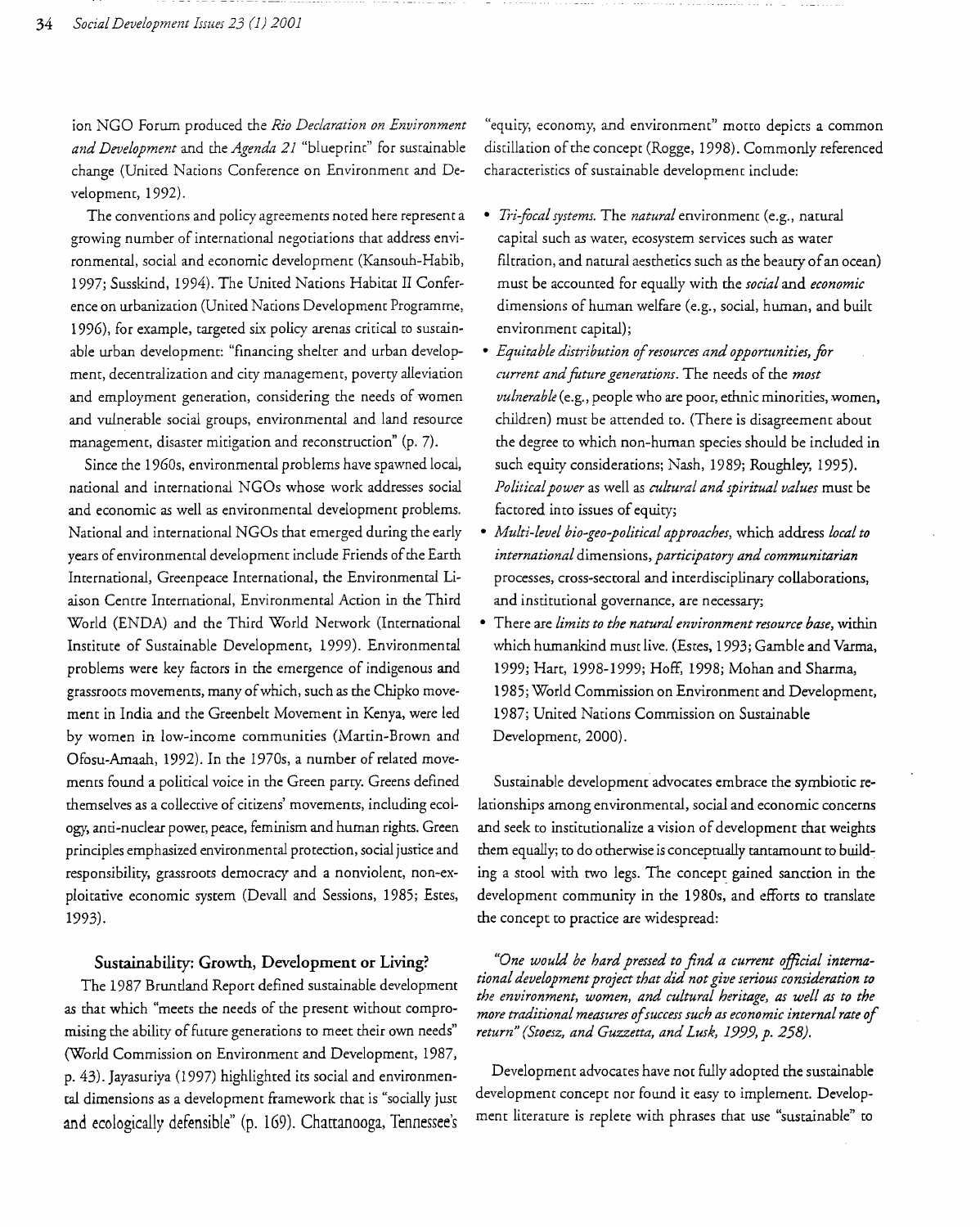qualify traditional development foci. Examples are "sustainable social development," "environmentally sustainable development," "environmentally sustainable economic development" and "sustainable human development." Chattanooga progressed from being the most polluted city in the United States in 1969 to a nationally acclaimed "Sustainable Ciry" in 1996 through enhanced pollution control and "green" business such as an internationally marketed electric bus indusrry and a recycling company operated by developmentally challenged citizens. The city struggles, however, to raise social equity and environmental improvements in its low-income, African-American neighborhoods on par with other citywide economic progress (Rogge, 1998). Some advocate the use of "sustainabiliry," "sustainable use" or "sustainable living" to address the concern that "development" is too closely associated with quantitative growth, especially economic growth, considered by many to be antithetical to sustainabiliry (Cairns, 1997).

Sustainability and social development share the critique that they are too complex and abstract to be practical (Jayasuriya, 1997; Khinduka, 1987). Efforts to translate sustainability from a worldview to a usable tool can be illustrated through the work of economist Herman Daly (1996), the Natural Step Environmental Institute Ltd. (2000), the United Nations Development Programme (1999) and the United Nations Commission on Sustainable Development (2000).

In Daly's (1996) narure-as-system approach, throughput equals individual human consumption multiplied by the number of consumers. Unlike neoclassical, neo-Marxist and other more mainstream economic perspectives, Daly places the natural environment in the center of his model. Sustainability is "development [i.e., qualitative improvement] without growth [i.e., quantitative increase] - without growth in throughput beyond environmental regenerative and absorptive capacity" (p. 69). Human population growth and consumption must be constrained to account for Earth's capacicy to manage the loss of nonrenewable resources such as minerals, to regenerate renewable resources such as forest and to reprocess waste such as chemicals. Evidence is mounting that we have begun to exceed nature's capacity. In this model, the key barrier to sustainability is reliance on economic growth to raise living standards. Daly and others argue that society is reluctant to abandon economic growth as a means to improve well-being for people who are poor because of vested interests; lack of knowledge about or trust in alternatives; and because it is so very difficult to believe that societal wealth can truly be redistributed (Daly, 1996; Kramer and Johnson, 1996; Montague, 1998).

Similar to the 1996 ISO 14001 voluntary international stan dards for corporate environmental management (International Organization for Standardization, 2000), the Natural Step Envi ronmental Institute Ltd. targets the private sector (Cairns, 1997). Many of the processes this Institute recommends for improving an organization's contributions to sustainability apply to the non profit and public sectors as well; the Polish, Swedish and Hun garian governments are testing the Institute's approach. Organi zations have documented reductions in the use of chemicals, product packaging, water, electricity and landfill space through appli cation of the Institute's four principles:

- • Nature's functions and diversity will not be systematically
- subject to increasing concenuations ofsubstances extracted from the Earth's crust (requires comprehensive recycling, reduced fossil fuels);
- • Nature's function and diversity will not be systematically subject to increasing concentrations of substances produced by society (requires shift to biodegradable chemicals, products);
- • Nature's functions and diversity must not be systematically impoverished by physical displacement, over-harvesting, or other forms of ecosystems manipulation (requires protection ofbiodiversity and equilibrium in the ratio ofnatural resources used and resources allowed to replenish);
- Resources are used fairly and efficiently to meet basic human needs globally (requires meeting basic needs of most vulnerable people; equity and social stability are needed for large-scale change efforts; Natural Step Environmental Institute, Ltd., 2000).

Another approach to measuring sustainability is the use of indicators such as the United Nations Development Programme's Human Development Index and the United Nations Commission on Sustainable Development's Indicators of Sustainable Development. Since 1990, annual HDI reports have documented national statistics on economy, health, education and other areas. The Human Development Index includes environmental data such as sulfur dioxide emissions and annual rates of deforestation and reforestation (United Nations Development Programme, 1999). Although the quality of data may be uneven, the Human Development Index is useful for thinking about relative well-being between countries, across regions and over time. Kansouh-Habib (1997) also showed the adaptability of the Human Development Index as a subnational policy and program tool in her review of the *Egyptian Human Development Report*.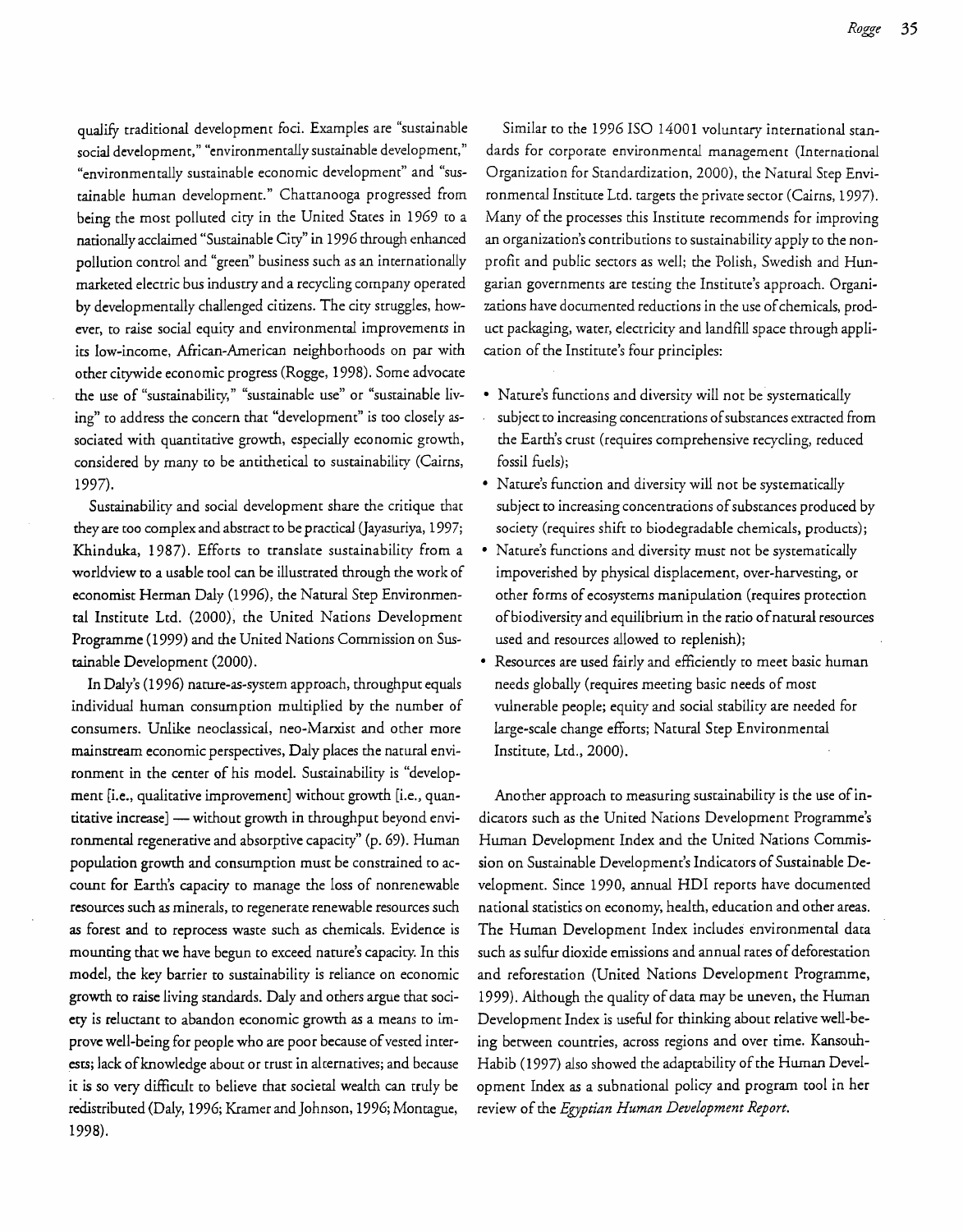Initiated *in* 1995, the Indicators of Sustainable Development organizes 134 indicators derived from *Agenda* 21 into four cat~ egories of environmental, social, economic and institutional well~ being. Policy makers and program implementers can customize the Indicators of Sustainable Development to prioritize, monitor and evaluate change. Each *Agenda* 21 issue area, such as freshwater protection, poverty and decision~making processes, is monitored with three types ofindicators: (1) "driving force" indicators of human activities that influence sustainable development such as water consumption per capita; (2) status indicators such as fecal and chemical contamination of freshwater; and (3) response indicators such as wastewater treatment (United Nations Commission on Sustainable Development, 2000).

Assessing progress toward sustainability requires the use of new combinations of familiar indicators, the creation of new indicators and the reconstruction of existing indicators. Many communities are developing their own susrainability indicators and, for communities that have access, sharing them on the Internet. The use ofenvironmental indicators with social and economic ones *is*  new for many communities. For others, what is new *is* the emergence of fresh indicators, such as an education indicator that measures what children learn about sustainability in school (Hart, 1998-1999). Most national and international measures of economic well-being still do not arrach economic costs to human and non-human "externalities"; environmental cleanup and medical care cOSts associated with agricultural pesticide exposure and toxic chemical releases, for example, *add* to the gross national product in most countries (Desta, 1999). Sustainability proponents can advocate for economic models and measures that internalize these costs and account for the benefits of protecting human and natural environment well-being.

. Sustainability advocates struggle co balance the equitable use and distribution ofsocial, environmental and economic resources in the midst of competing demands. They do so in the face of evidence that, with a growing human population and diminishing natural resources, the best of efforts may not be sufficient. American folk singer Pete Seeger is attributed with having said about the state of the natural environment: "There is no hope, but I could be wrong." The next section explores shared concerns of social and environmental development in the context of daunting global environmental problems.

### And Nature Said.: "But the Bad News Is ... "

Global evidence indicates that we continue, literally, to lose ground. Despite encouraging local and regional reports, partici-

pants at the 1997 Earth Summit +5 concluded that there had been discouraging little overall progress in environmental protection despite three decades oflocal to international efforts (United Nations Development Programme, 1999/2000). From 1900 to 1995, for example, the rate of global water consumption for residential, industrial, commercial and agricultural use multiplied six times. One-third of all people live in countries (predominantly underdeveloped countries) in which water supplies do not meet consumption demands, and the percentage could rise to twothirds by 2025 (World Resources Institute, 2000). The National Center for Economic and Security Alternatives, in a study of 20 years of air, water, forest and waste data for nine industrialized countries, found that, although emissions of some chemicals such as sulfur oxides have decreased, acid rain continues to damage forests. Water quality has worsened and the volume of municipal and nuclear waste continues to grow. The chemical industry has grown on average 3.5 percent annually; the effects of more than 70 percent of the 70,000 chemicals in use have yet to be tested (National Center for Economic and Security Alternatives, 1995).

Human population growth and consumption cause most environment problems and, consequently, are the primary sources ofenvironmental and social development's shared mission to protect vulnerable populations. Poverty and environmental degradation are mutually and negatively reinforcing (Rogge, in press; World Resources Institute, 2000). Industrial, commercial, agricultural and household chemical contamination kills and diminishes life capacity - for both human and nonhuman species through genetic and chromosomal damage; reproductive, respiratory and nervous system damage; endocrine and immune system disruption; and cancer (Roberts, 1998). Socio-environmental problems extend beyond quality of life issues to matters of life and death. Conflict over scarce natural resources has caused violence between neighbors and between nations. Habitat loss and incursions of exotic species threaten biodiversity and the vitality of natural ecosystems (Roberts, 1998). Indigenous human populations and cultural diversity, too, are threatened with extinction (Hoff, in press). The Brazilian government, World Bank and CVRD mining company, for example, have failed to implement the 1982 World Bank stipulation, agreed to as part of a negotiation package for United States \$900 million, to protect the 247,000 hectares of the Awa Indians, one of Brazil's last huntergatherer cultures. Miners, loggers, ranchers and setders have invaded the territory of the Awa, whose remaining population is estimated at 400 (Survival, 2000).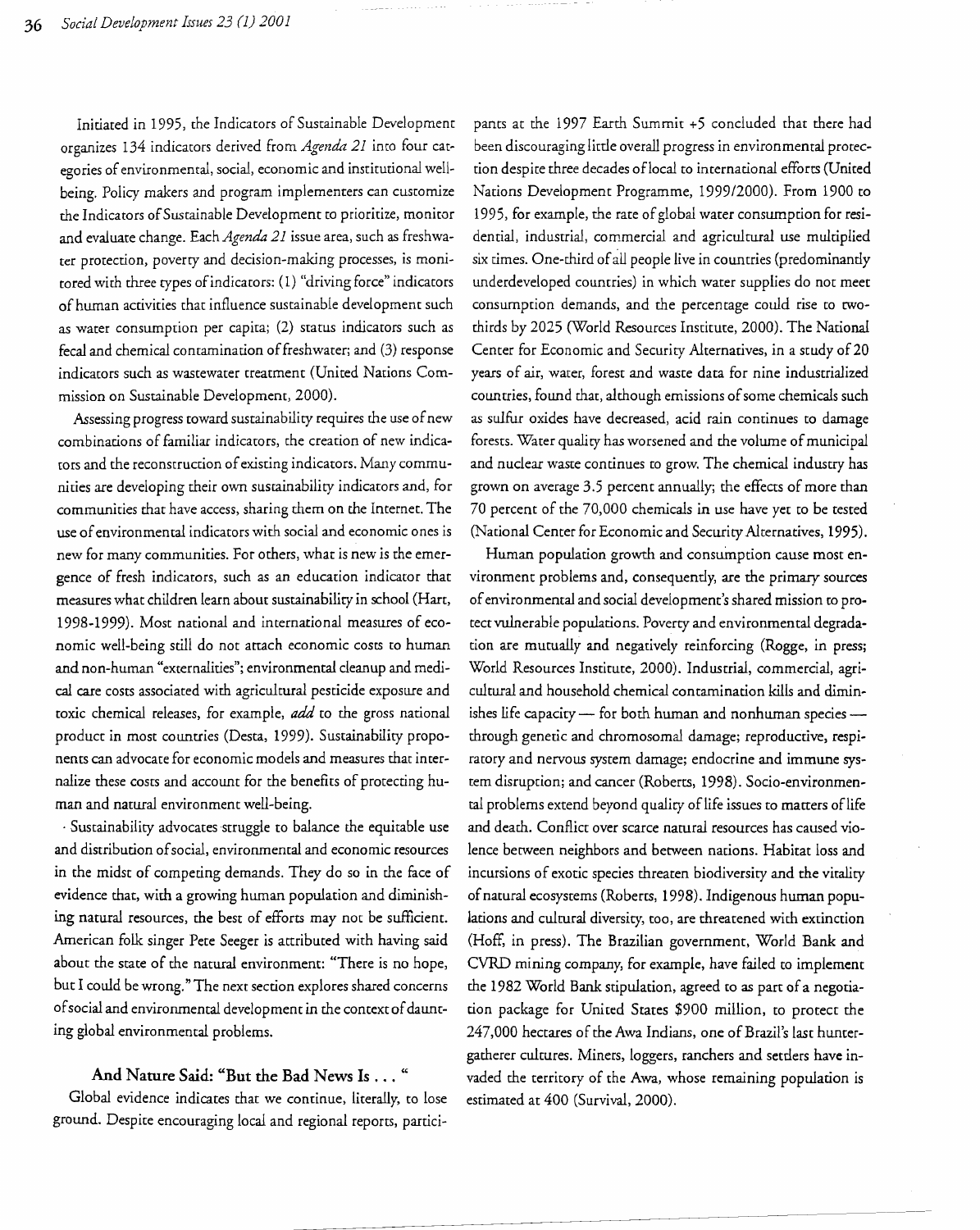Environmental and social developmen t depend on the increasingly global economic system that humankind has constructed. This shared dependence may be the source of their greatest difference, that is, perceptions of the utility of economic growth. Social development advocates traditionally have pursued economic growth strategies to improve social and human capital and vice versa (Midgley, 1995; Paiva, 1977). From an environmental development perspective, traditional models of economic growth are anathema to the well-being of the natural capital resource base and populations that depend on it for survival (Daly, 1996; Soliman, 1998).

Distributive, procedural and participatory justice among neighbors, communities, nations and between hemispheres is at the core of the economic growth vs. steady-state development issue (Hoff and Rogge, 1996). Martin-Brown captured the essence of injustice in the environment-equity-economy relationship: "disposable waste" is dumped among "disposable people" to generate "disposable income" (personal communication, 1992). Former World Bank chief economist Lawrence Summers provided a most vivid example of the economic externalization of vulnerable populations, human and otherwise, in his modest solution to toxic waste problems in industrial countries:

*1...measuringthe costs ofhealth-impairingpollution depends on the earnings [lost} due to increased morbidity and mortality.*.. *the economic logic behind dumping a load of toxic waste in the lowest wage country is impeccable.*.. 2 *under populated countries in Aftica are vastly under-polluted.*..3 *The concern over.*.*.prostate cancer is obviously going to be much higher in a country where people [live long enough} to get prostate cancer than in a country where mortality is 200per* 1~000 *under agefive. (Harpers Magazine,* 1992, *p.* 26. 28 *(Brackets and italics added by Harpers's Magazine}).* 

People who are poor, by definition in neoclassical economic models, exist at the economic margin and generally receive the fewest economic benefits from economic growth strategies. Sheriff (2000), in his case study of tobacco crops in Sierra Leone, illustrated how growth-focused economic development reduced citizens' economic assets and weakened community capital. Transnational corporations continue to sidestep contributions to social development as they exclude local workers from the valueadded stages of production; replace local businesses; use transferpricing schemes to reduce tax payments; and participate in loan structures that increase international debt. Many of these corporations are also significant actors in environmental resource depletion and contamination (United Nations Research Institute for Social Development; 2000).

Ii' 'II

There are few easy solutions to meeting the demands of people and environment (Pandey, 1996; Soliman, 1998). Development advocates are intimately familiar with how solutions to one problem can create others. High-tech, high-yield, highly centralized agribusiness approaches to feeding the world's human population, for example, have produced more crops and livestock but have not solved resource distribution, depletion or renewal problems. Agribusiness is a major contributor to the soil erosion, nutrient depletion, irrigation practices and use of chemicals that have degraded about 40 percent of the world's farmlands and reduced nonhuman species habitat (World Resources Institute, 2000). No natural resource is left untouched by human demand; research suggests that more than 40 percent of all photosynthesis processes on Earth is used to support agriculture and other human needs (Vitousek, Ehrlich and Ehrlich, 1986).

Skewed resource distribution is a part of modern agribusiness. Most of the 800 million people who are undernourished live in developing countries; annual food consumption for one U.S. citizen is estimated to cause 15 metric tons of soil erosion annually (Davis and Saldiva, 1999; World Resources Institute, 2000). Agribusiness tends to displace small producers and weaken community as younger generations emigrate co cities and other countries. The boon of greater agriculture yield from the use of chemicals is tempered by emerging information about the health threats of pesticide exposure, especially for children (Rogge, in press). In the 1980s, for example, a Yanqui Indian community in Mexico split because of disagreements about agricultural practices. Part of the community continued traditional practices and part adopted high-yield practices that included extensive use of agrochemicals. A recent study found that children in the high-yield practices community functioned significantly lower in cognitive ability, neurological functioning and social interaction (Guillette, Aquilar, and Soto and Garcia, 1998).

Agribusiness is increasingly challenged because of damage to the natural environment (World Resources Institute, 2000), especially when contrasted with alternative techniques. A Peruvian integrated pest management initiative, for example, involves *campesino* communities in training and support through a network of NGOs, the Peruvian government and the United States Agency for International Development. Data indicate that the campesinos have maintained crop production while significandy reducing pests and pesticide use (Cisnero, 1999). The threat of chemical exposure for campesino children and others has been reduced. Labor-intensive methods provide jobs for more citizens, including the many women responsible for agricultural work, and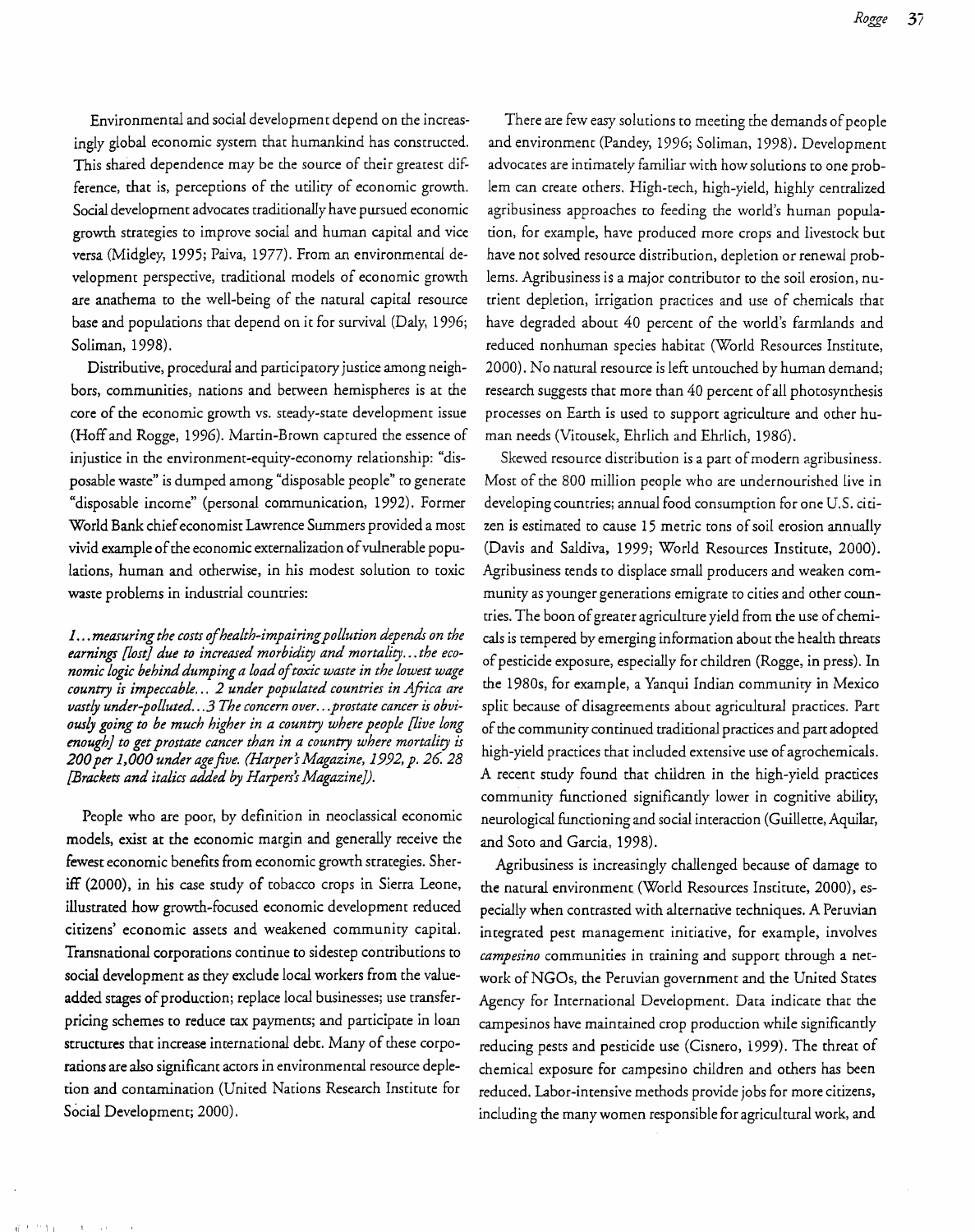the potential for future generations to stay in their community. Such approaches also offer potential solutions to the dilemma raised in the following comment about development of the Peruvian pampa:

*"With 30 individuals on 30 tractors, we could make this look like western Kansas. Question is whether we invest in farming that will support 30families otfind a way to sustain the 1,000presently living on this land" (Saucie and Niemeyer,* 1999, *p. 15).* 

Initiatives such as the Peruvian integrated pest management project are not necessarily new to social development advocates. With a fully explicated sustainability approach, what may be new are broader-based, intentional assessments and interventions that result in more robust, long-lasting and equitable outcomes that are consonant with the goals of social development.

### Implications for Social Development

Since the *1940s* social development advocates have been influenced theoretically by the environmental/ecological perspective through the adoption of, for example, ecological, or nature-assystems, models that promote local to international, interdisciplinary and cross-sectoral interventions. In practice, social development advocates have contributed to countless environmentally related projects that improve the human condition through, for example, better community water supply or sewage systems (Estes, 1993; Midgley, 1995). The promulgation of international conventions and policy agreements that emphasize connections among underdevelopment, poverty and environmental degradation is further evidence that the condition of the natural environment is a familiar and salient issue for social development advocates (United Nations Development Programme, 1999/2000).

Earlier discussions in this article suggest, however, that to an important degree social development advocates have neglected to include environmental concerns explicitly, intentionally and consistently in models and measures of social change. Environmental factors such as natural capital and ecosystem services have yet to attain an optimal level of prominence in social development thinking. This phenomenon is understandable given the mission of social development to champion hwnanity's well-being and the fact that interest in social development has been reemerging only in the last decade after a hiatus of several years (Midgley, 1995). The less-than-optimal linkage seems also to be associated strongly with social development's continued reliance on traditional economic growth models as the essential ingredient for improving the human condition (Daly, 1996). Evidence

continues to moune that, to the degree that social development advocates do not fully account for the interactive effects of human consumption on the natural resource base, the probability ofachieving long-lasting improvements in the human condition, especially for those who have the fewest resources, diminishes. This article concludes with several suggestions on how social development advocates can integrate environmental considerations more fully into theory and practice. It is important to note that each of these suggestions carries with it, largely through new levels of interdisciplinary collaboration, the benefit for social development advocates of expanded knowledge of the dimensions, dynamics and magnitude of the environmental threats facing humanity.

First and foremost, social development advocates should promote economic models and measures that more fully integrate the cost ofhuman and nonhuman "externalities" and account for the economic benefits of protecting the well-being of humans and the natural environment (Desta, 1999). Social development advocates also should participate aggressively in the srudy and testing of alternative economic models that account for human population dynamics and the capacity of the narural environment to regenerate and reabsorb waste (Daly, 1996). The dilemma is powerful and complex: Notwithstanding the obvious benefits that economic growth can accrue for individuals, communities and societies, the magnitude of human and environmental costs, in terms of resource depletion. and contamination, are increasingly clear. Further, there is substantial evidence that traditional economic growth systems contribute to "distorted" development (Midgley, 1995) and often marginalize vulnerable human populations and other species. There are indeed many examples of how local communities are relearning and creating ways to coexist with nature that sufficiently support economic needs (Hart, 1998-99; United Nations Commission on Sustainable Development, 2000). Whether such solutions can be enacted on a large enough scale to achieve sustainability continues, however, to be a worrisome uncertainty. Social development advocates have a wealth of contributions to bring to bear on the pressing challenge to find a better, more sustainable, economic way.

Second, social development advocates should reframe social and environmental development as having the shared mission to protect vulnerable populations. Doing so anchors the salience of environmental concerns to that most basic goal of social development, improving the quality of life for people at-risk. At a minimum, this reconceprualization urges social development advocares to partner with others as nature's benevolent stewards; at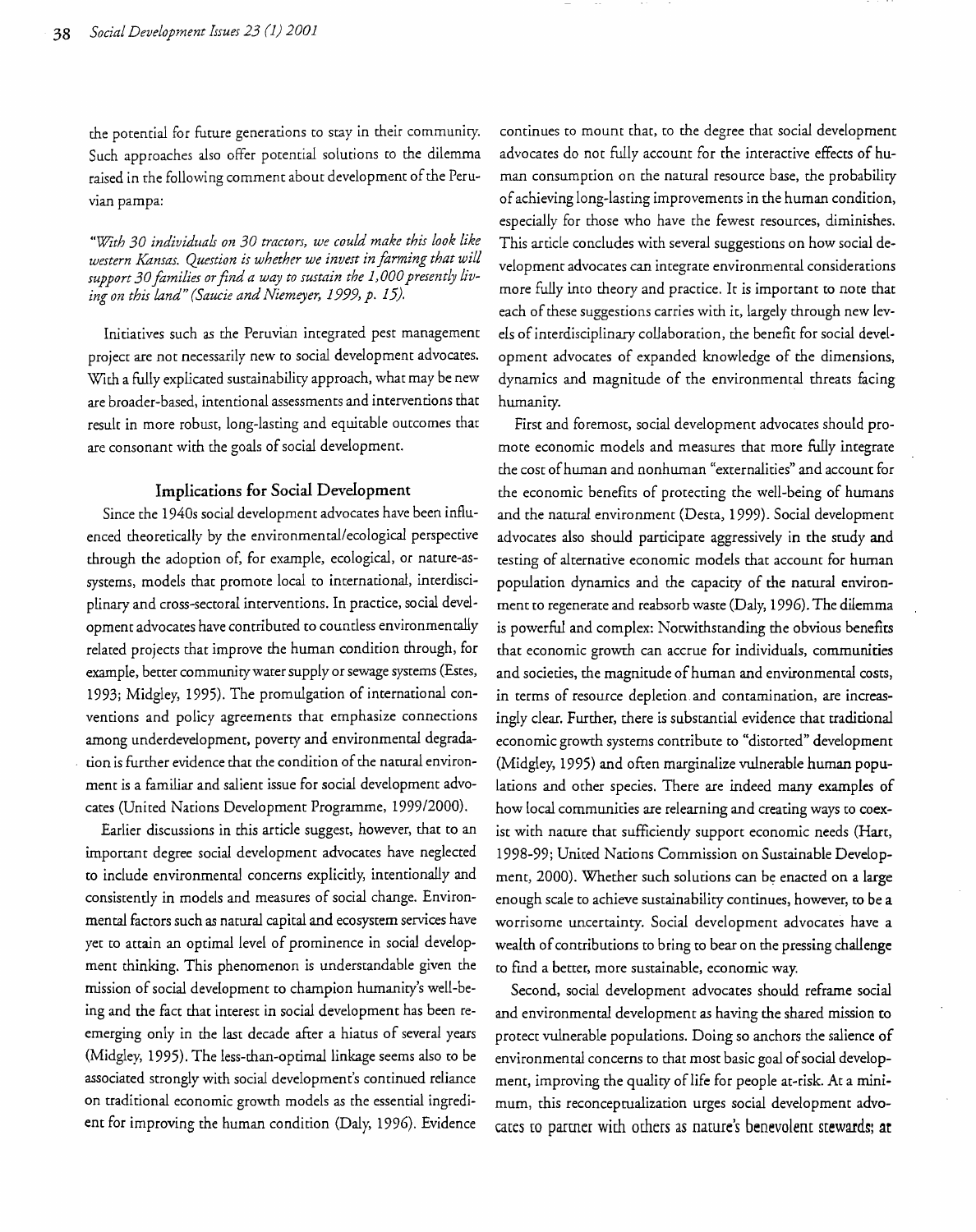*J<ogge* j~

maximum, it demands that social development advocates take on the role of nature's champion in solidarity with vulnerable human populations.

To act on this shared obligation to protect, social development advocates should intensify collaborative efforts with local, national and international environmental organizations and activists. Integrated pest management initiatives such as the Peruvian project and the recent, unprecedented coordination among social welfare activists, environmentalists and labor union representatives in protest of World Trade Organization practices are excellent examples of such new levels of interaction (Montague, 1999). As exemplified by broadly publicized conflicts such as the "rainforest vs. campesinos" and "owls vs. loggers," the powerful economic structures that humankind has constructed often place social and environmental advocates in competition rather than concordance. Some of the competition is real, immediate and involves life-anddeath struggles; alternative solutions are emerging as advocates in both arenas use concepts such as sustainabiliry to think differently and act collaboratively (Hoff, 1998).

Third, social development advocates should maximize the use of, critique of and contribution to evolving tools such as the Indicators of Sustainable Development and the Natural Step approach (United Nations Commission on Sustainable Development, 2000; Natural Step Environmental Institute, 2000). Such tools offer important cross-educational and coordinating opportunities to maximize planful, wise resource among those with social, economic, environmental and governmental interests. Moreover, such tools entail a political decision-making function that can reach far beyond their monitoring and evaluative capacities. Involvement in their development and use can position social development advocates to protect the interests of vulnerable human populations through influencing what such tools define and measure and the nature of programs implemented in conjunction with them.

Fourth, social development advocates should strengthen informal and formal collaborations with environmental development advocates across all sectors and press for greater institutionalized integration of social, economic and environmental policy and infrastructure. This challenge is significant for both governmental and civil regulatory processes. Social and economic policy and infrastructures at local, national and international governmental levels tend to be poorly coordinated. Why imagine, then, that adding the third leg of the sustainabiliry tripod, environmental concerns, would result in any outcome other than greater policy confusion and public despair? Encouraging examples, such

as the Egyptian governmenr infrastructure initiatives noted earlier, the 1980s reframe of toxic dumping as a civil rights issue in the United States, and the emergent movement to place children's well-being at the center of social/environmental policy, support the value of coordinating social and environmental concerns in the pursuit of integrative sustainable policy (Soliman, 1998; Rogge, in press).

In this era of globalization and sustainability, social and environmental allies, including labor rights advocates, would be well served to coordinate tactics and strategies closely to deal with multinational corporations and international entities such as the World Trade Organization and to influence international conventions and agreements. Through such coordination, allies have the potential to bring new thinking to the conflict over fair versus free trade in regard to protecting vulnerable populations. Through such coordination, allies can advocate with greater vigor for policy mechanisms such as "sustainable" regulations that penalize pollution and other forms of environmental degradation, with an emphasize on protecting vulnerable populations; tax incentives for environmental protection; and precautionary measures, rather than traditional standards of scientific significance, to reduce the risk of children and other vulnerable populations to environmental degradation. Through such collaborations that merge ecological and social development concerns, social development advocates can bring more resources to bear on efforts to shape governmental infrastructures that are accountable for enacting sustainable models, measures, policy and programs (Dale and English, 1998; Hoff, 1998; Midgley, 1995; Montague, 1999).

# Conclusions

Now, at the beginning of the 21<sup>st</sup> century, the struggle to define the relationship between humankind and the natural environment, and, therefore, between social and environmental development advocates, is embedded in the globally popularized concept of sustainability. Sustainability encompasses the evolution of the ecological tradition relative to social development and reaffirms the interdependence of social, environmental and economic systems. We have not achieved sustainable living patterns and are uncertain whether we can. We do know that we must keep trying. As Kansouh-Habib (1997) notes, in a guarded but somewhat more optimistic tone than Mr. Seeger, "there are promising signs, but the experience is still unfolding" (p. 43).

The aegis of sustainabiliry provides social development advocates with many incentives to strengthen collaboration with environmental advocates toward a successful unfolding of the  $21<sup>st</sup>$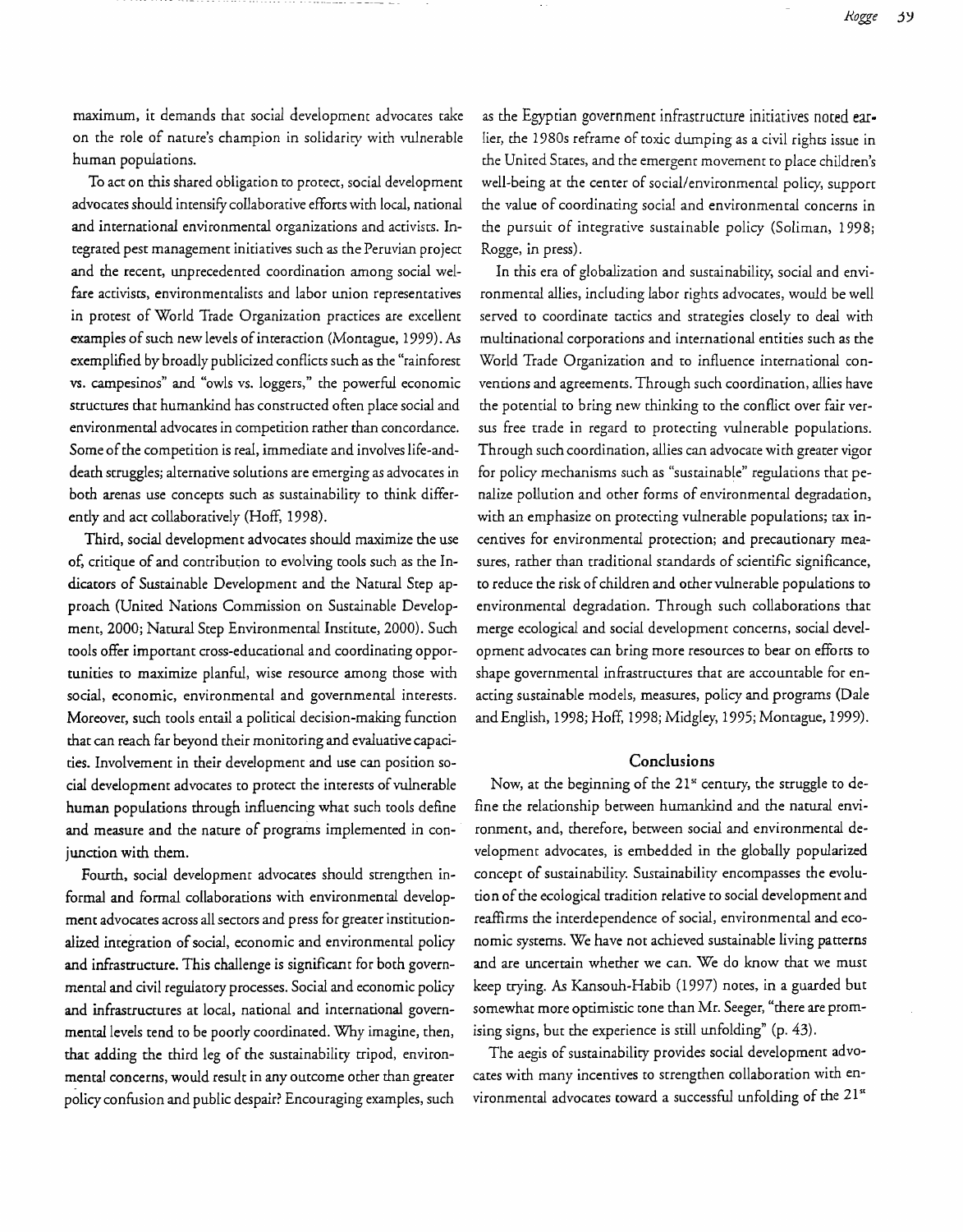els (Soliman, 1998; United Nations Conference on Environment

century. Shared mission and economic codependence are incen- and Development, 1992). An expansive, coordinated, interdiscitives to merge resources to improve the economic status of vul-<br>plinary knowledge of the complex interactions of social, environnerable populations; to preserve cultural, spiritual and natural mental and economic systems can arm social development advoresource heritage; and to regenerate clean air, water and land cates co press with greater vigor for economic models and mea (Gamble and Varma, 1999; Hoff, 1998; Pandey, 1996). Policy sures that account for the resource depletion and contamination initiatives that complement the interests of social and environ- of both natural and human resources. Together, such incentives, mental advocates hold the potential to amplify the political voice initiatives and knowledge mark another evolutionary step in shapofvulnerable populations at local, national and international lev ing the future of the ecological tradition in social development.

# References

- Cairns, J., (1997). Defining goals and conditions for a sustainable Hoff, M. D., and McNutt, J. G., (Eds.). (1994). The global
- Carson, R, (1962). *Silent spring.* Boston, MA: Houghton Mifflin. Brookfield: Avebury/Gower House.
- 
- Colburn, T., Dumanoski, D., and Myers, J. P., (l997). *Our stolen* International Institute for Sustainable Devdopment. (I999). (2nd *fUture.* New York: Penguin. ed.). *Sustainable development timeline.* http://iisd.caltimeline/
- *decision-making.* New York: Springer-Verlag. www.iso.ch/index.html
- 
- *to children: A global environmental health indiCator.* Washington, Kansouh-Habib, S., (I997). Sustainable hwnan development: From
- Desta, A., (1999). *Environmentally sustainable economic development.* Keough, N., (1997). The ecological dimension of Freire's Connecticut: Praeger. conscientization. *Social Development Issues,* 19(213), 156-167.
- *mattered.* Salt Lake City, UT: Peregrine Smirh. nexus. *Social Development Issues,* 10(3), 18-30.
- 
- Ferguson, M., (1987). *The Aquarian conspiraq: Personal and social Sociology and Social Welfare,* 20(3), 75-91.
- Gamble, D. N., and Varma, S., (1999). International women doing *global assembly of women and the environment: "Partners in life,"* development work define needed skills for sustainable development. (Vol. 1). Washington, DC: United Nations Environment *Social Development Issues,* 2l(I), 47-56. Programme and WorldWIDE Network.
- literature and knowledge. *Social WOrk,* 26(3), 134-138. (l972). *The limits to growth.* New York: Universe Books.
- (I998). An anthropological approach to the evaluation of preschool *scientific revolution.* San Francisco: Harper and Row:. *Perspectives,* 106(6),347-353. *social welfare.* Thousand Oaks, CA: Sage.
- *Magazine,* p. 26. development. *Social Dezlelopment Issues,* 9(I), 12-23.
- http://www.subjeccmarrers.com/indicators/Database/index.html *Rachel's Environment and Health Weekly, #674.*
- Hoff, M. D., (in press). Effects of global warming on hwnan cultural Montague, P., (1998, November 19). Sustainable development, Part 2. diversity. *Encyclopedia* of*life support systems.* Oxford, UK: Baldwin *Rachel's Environment and Health Weekly,* #625. House, EOLSS Publishers Co. Ltd., (in cooperation with Myrdal, G., (1970). *The challenge of world poverty*. London: Allen UNESCO, Paris, France). **and Unwin. and Unwin.**
- Hoff, M. D., (1998). *Sustainable community development: Studies in* Naess, A., (1984). A defence of the deep ecology movement. *economic, environmental and cultural revitalization.* Boca Raton: FL: *Environmental Ethics,* 6, 265-270. CRC Press.
- world. *Environmental Health Perspectives,* 105,1164-1170. *environmental crisis: Implicationsfor social welfare andsocial work.*
- Cisnero, F., (1999). The IPM program at the International Potato Hoff, M. D., and Rogge, M. E., (1996). Everything that rises must Center (IPC) in Lima, Peru. *Solutions Site Case Study. http://* converge: Developing a social work response to environmental www.solutions-site.org/textonly/catll\_so198.htm justice. *Journal ofProgressive Human Services,* 7(1),41-58.
	-
- Dale, V. H., and English, M. R, (1998). *Tooir to aid environmental* International Organization for Standardization. (2000). *http://*
- Daly, H. E., (1996). *Beyond growth.* Boston, MA: Beacon Press. Jayasuriya, 1., (1997). After the Copenhagen summit: Taking social Davis, D. L., and Saldiva, P. H. N., (1999). *Urban airpollution risks* development seriously. *Social Development Issues,* 19(2/3), *169-187.* 
	- DC: World Resources Institute. **concepts to programs.** Social Development Issues, 19(213), 414-157.
		-
- Devall, B., and Sessions, G., (1985). *Deep ecology: Living as ifnature* Khinduka, S. K., (1987). Development and peace: The complex
- Estes, R., (1993). Toward sustainable development: From theory to Kramer, J. M., and Johnson, C. D., (1996). Sustainable development praxis. *Social Development Issues,* 15(3), 1-30. and social development: Necessary partners for the future. *Journal of* 
	- *transformation in our time.* Los Angeles, CA: J. P. Tarcher. Martin-Brown, J., and Ofosu-Amaah, W., (1992). Proceedings of the
- Gordon, W. E., (1981). A natural classification system for social work Meadows, D. H., Meadows, D. L., Randers, J., and Behrens, W. W.,
- Guillette, M. M. M., Aquilar, M. G., Soto, A. D., and Garcia, I. E., Merchant, c., (I980). *The death o/nature: WOmen, ecology and the* 
	- children exposed to pesticides in Mexico. *Environmental Health* Midgley, J., (1995). *Social development: The development perspective in*
- Harper's Magazine. (1992, May). Let them eat toxics. *Harpers* Mohan, B., and Sharma, P., (1985). On human oppression and social
- Hart, M., (1998-1999). Indicator database. *Hart Environmental Data.* Montague, P., (1999, October 28). The WTO and free trade, Part 2.
	-
	-
	-